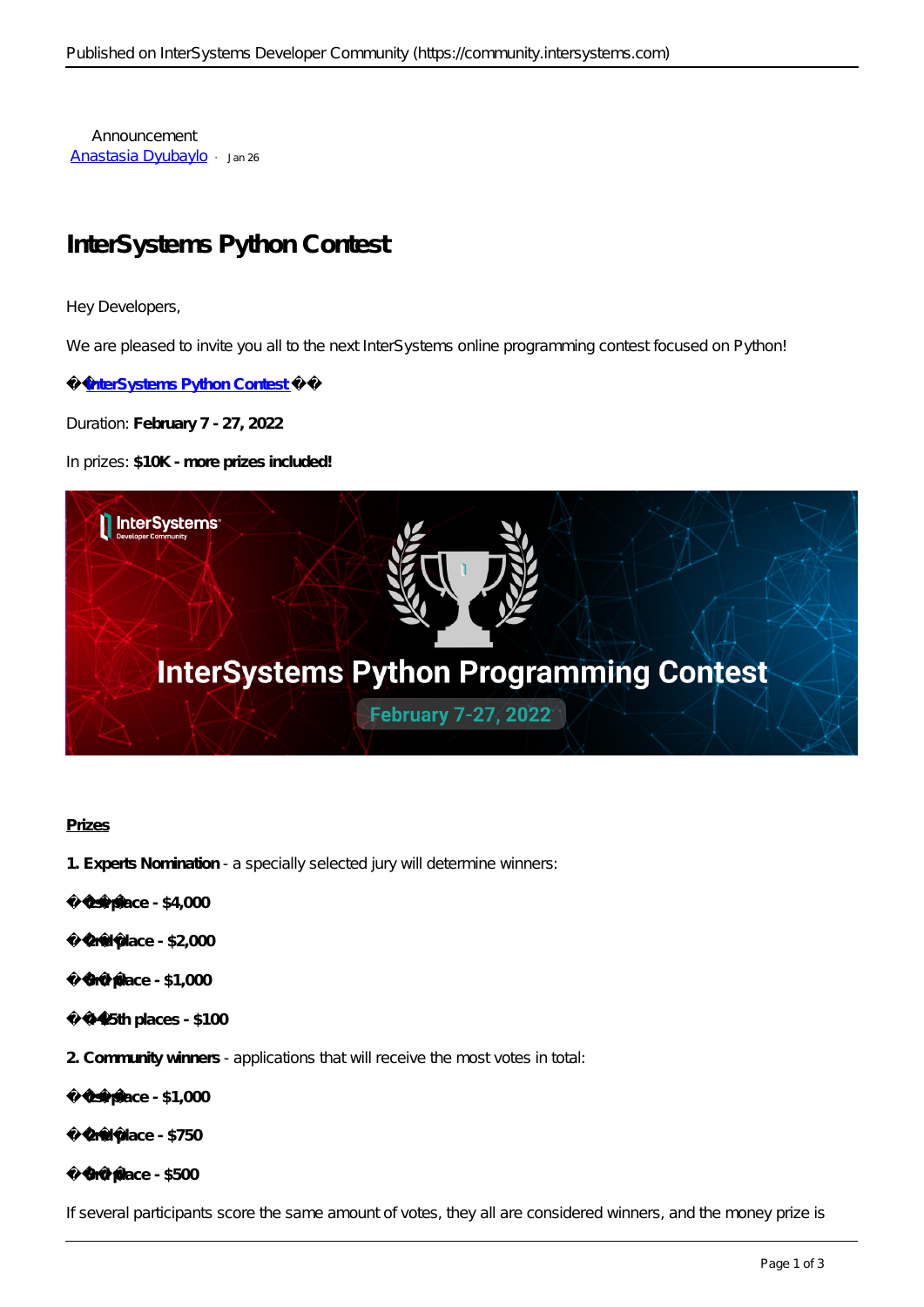*shared among the winners.* 

## **Who can participate?**

Any Developer Community member, except for InterSystems employees (ISC contractors allowed). [Create an](https://login.intersystems.com/login/SSO.UI.Register.cls?referrer=https%3A//community.intersystems.com/) [account!](https://login.intersystems.com/login/SSO.UI.Register.cls?referrer=https%3A//community.intersystems.com/)

Developers can team up to create a collaborative application. Allowed from 2 to 5 developers in one team.

*Do not forget to highlight your team members in the README of your application – DC user profiles.*

## **Contest Period**

*February 7 - 20:* Application development and registration phase.

✅ *February 21 - 27:* Voting period.

*Note: Developers can improve their apps throughout the entire registration and voting period.*

## **The topic**

The recent [release](https://community.intersystems.com/post/intersystems-iris-and-iris-health-20212-published) of InterSystems IRIS 2021.2 brings [Embedded Python](https://docs.intersystems.com/iris20212/csp/docbook/DocBook.UI.Page.cls?KEY=AFL_epython) functionality and also extends [PEX](https://docs.intersystems.com/irislatest/csp/docbook/DocBook.UI.Page.cls?KEY=EPEX) to Python. We invite you to use Embedded Python in a new programming contest! Applications that use [Native API](https://docs.intersystems.com/iris20212/csp/docbook/DocBook.UI.Page.cls?KEY=BPYNAT_intro) [for Python](https://docs.intersystems.com/iris20212/csp/docbook/DocBook.UI.Page.cls?KEY=BPYNAT_intro) or PEX for Python are welcomed too.

Submit an open-source application that uses either Embedded Python or Native API for Python or Python PEX for Python with InterSystems IRIS or InterSystems IRIS for Health.

## **General Requirements:**

- 1. Accepted applications: new to Open Exchange apps or existing ones, but with a significant improvement. Our team will review all applications before approving them for the contest.
- 2. The application should work either on [IRIS Community Edition](http://hub.docker.com/_/intersystems-iris-data-platform/plans/222f869e-567c-4928-b572-eb6a29706fbd?tab=instructions) or [IRIS for Health Community Edition](https://hub.docker.com/_/intersystems-iris-for-health/plans/80ae1325-d535-484e-8307-b643c2865dd8?tab=instructions) or [IRIS](https://hub.docker.com/_/intersystems-iris-data-platform/plans/222f869e-567c-4928-b572-eb6a29706fbd?tab=instructions) [Advanced Analytics Community Edition.](https://hub.docker.com/_/intersystems-iris-data-platform/plans/222f869e-567c-4928-b572-eb6a29706fbd?tab=instructions)
- 3. The application should be Open Source and published on GitHub.
- 4. The README file to the application should be in English, contain the installation steps, and contain either the video demo or/and a description of how the application works.

## **Helpful resources**

- 1. Developing Python Applications with InterSystems IRIS:
	- Learning Path Writing Python Application with InterSystems
	- **[Embedded Python Documentation](https://docs.intersystems.com/iris20212/csp/docbook/DocBook.UI.Page.cls?KEY=AFL_epython)**
	- [Native API for Python Documentation](https://docs.intersystems.com/iris20212/csp/docbook/DocBook.UI.Page.cls?KEY=BPYNAT_intro)
	- [PEX Documentation](https://docs.intersystems.com/irislatest/csp/docbook/DocBook.UI.Page.cls?KEY=EPEX)

2. For beginners with [ObjectScript Package Manager \(ZPM\):](https://openexchange.intersystems.com/package/ObjectScript-Package-Manager)

- [How to Build, Test and Publish ZPM Package with REST Application for InterSystems IRIS](https://youtu.be/NVEOe-F5O80)
- [Package First Development Approach with InterSystems IRIS and ZPM](https://youtu.be/havPyPbUj1I)

3. How to submit your app to the contest:

• [How to publish an application on Open Exchange](https://youtu.be/DBh79bCayh4)